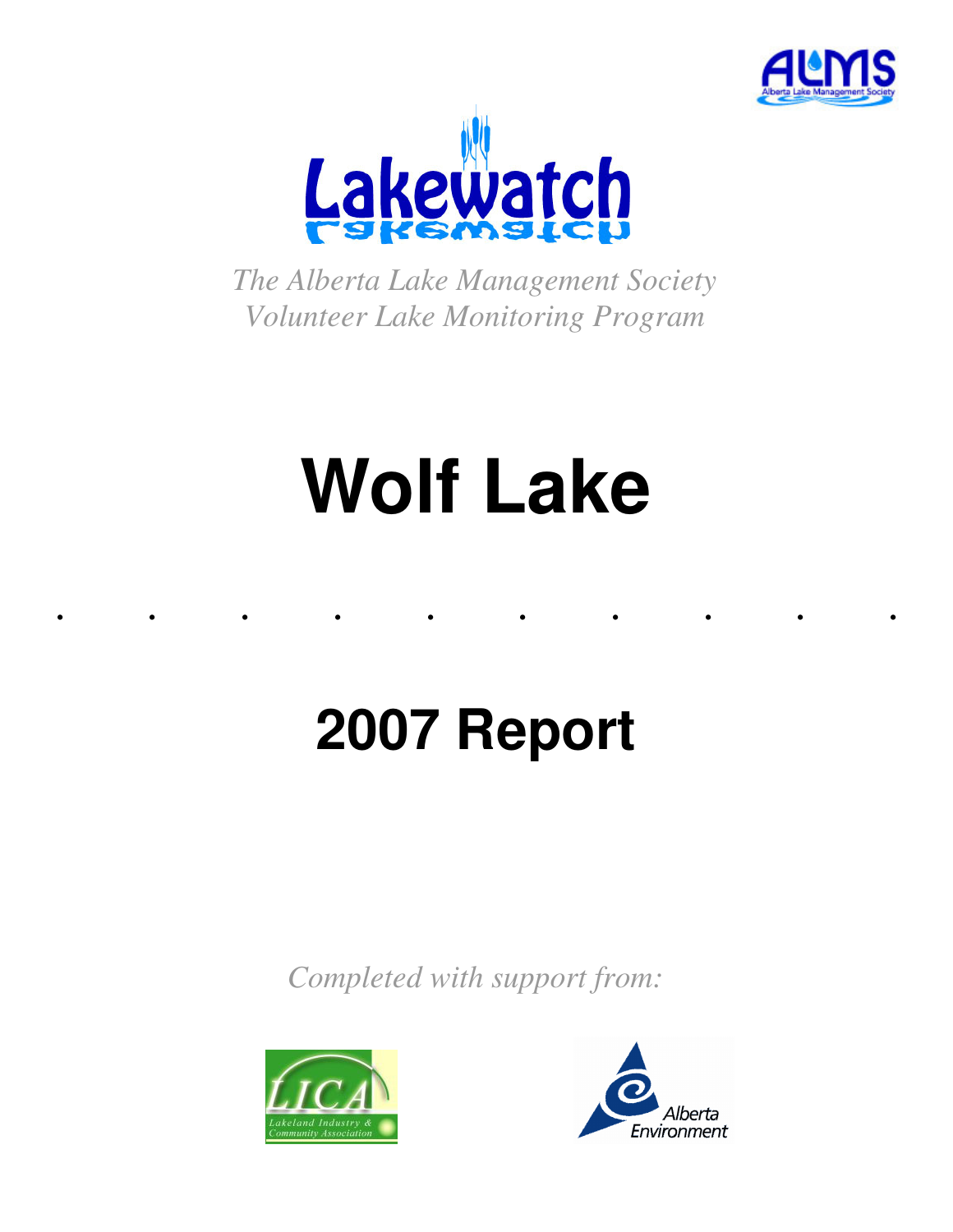## **Alberta Lake Management Society**

**Address:** PO Box 4283, Edmonton, Alberta, T6E 4T3 **Phone:** 780-702-ALMS **E-mail:** info@alms.ca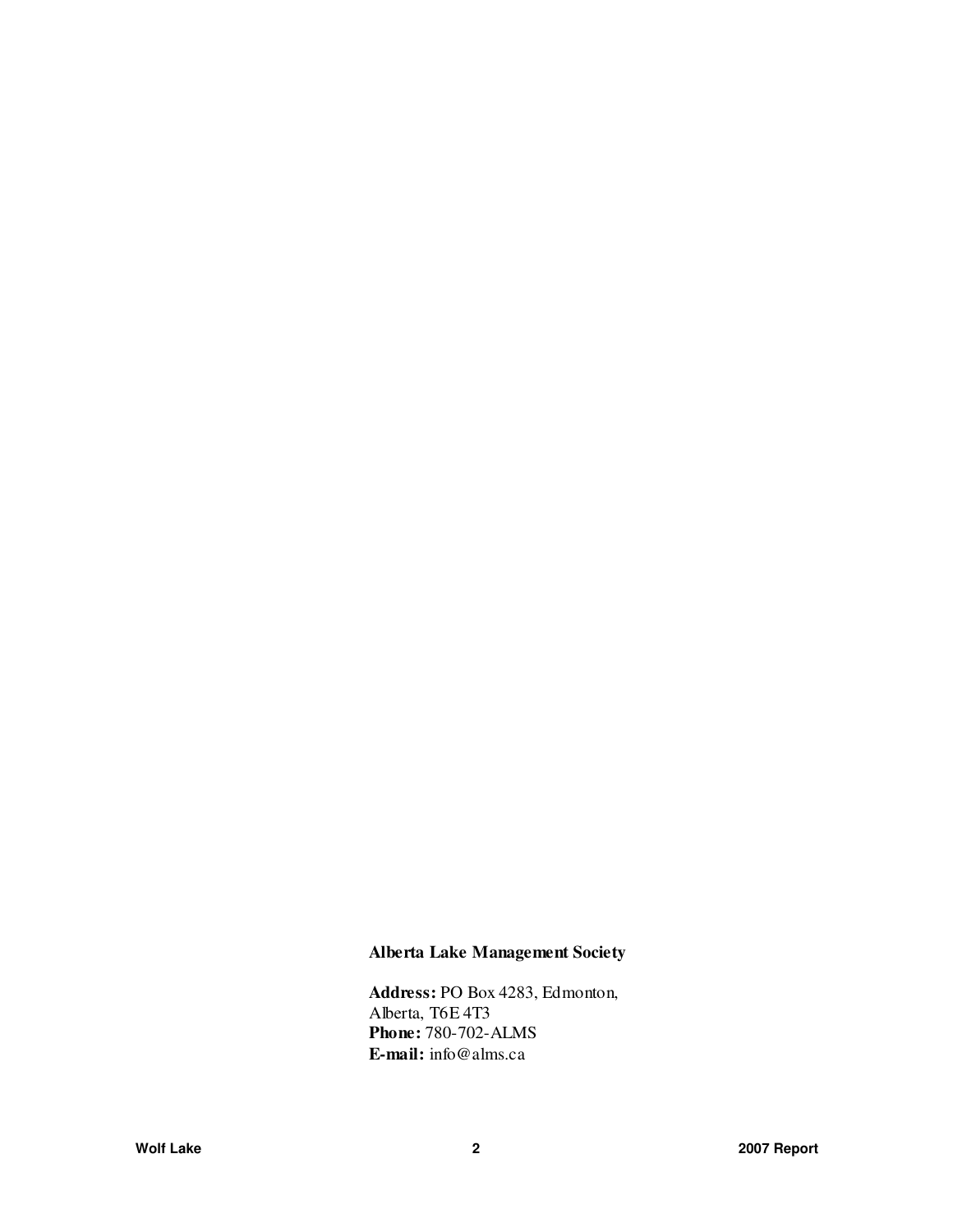*Water is integral to supporting and maintaining life on this planet as it moderates the climate, creates growth and shapes the living substance of all of Earth's creatures. It is the tide of life itself, the sacred source.*  David Suzuki (1997). The Sacred Balance.

## Alberta Lake Management Society's Lakewatch Program

Lakewatch has several important objectives, one of which is to collect and interpret water quality on Alberta Lakes. Equally important is educating lake users about their aquatic environment, encouraging public involvement in lake management, and facilitating cooperation and partnerships between government, industry, the scientific community and lake users. Lakewatch Reports are designed to summarize basic lake data in understandable terms for a lay audience and are not meant to be a complete synopsis of information about specific lakes. Additional information is available for many lakes that have been included in Lakewatch and readers requiring more information are encouraged to seek these sources.

ALMS would like to thank all who express interest in Alberta's aquatic environments and particularly those who have participated in the Lakewatch program. These people prove that ecological apathy can be overcome and give us hope that our water resources will not be the limiting factor in the health of our environment.

## Acknowledgements

The Lakewatch program is made possible through the dedication of volunteers and the Lakewatch Chairs, Théo Charette and Ron Zurawell. We would like to thank Troy Furukawa and Shane Wood for their time and effort in collecting field data during 2007. Troy conducted the creel survey in Wolf Lake. Numerous Alberta Environment staff also contributed to successful completion of the 2007 program. We would like to thank Jill Anderson and Wendy Markowski who were summer interns with ALMS in 2007. Project Technical Coordinator, Megan McLean was instrumental in planning and organizing the field program. Technologists, Mike Bilyk, Brian Jackson and John Willis were involved in the logistics planning and training aspects of the program. Doreen LeClair was responsible for data management. Théo Charette (ALMS Director) was responsible for program administration and planning. Théo Charette, Ron Zurawell (Limnologist, AENV), and Lori Nuefeld prepared the original report, which was updated by Heather Powell in 2007. Alberta Environment and the Lakeland Industry & Community Association (LICA) were the main sponsors for the Lakewatch program.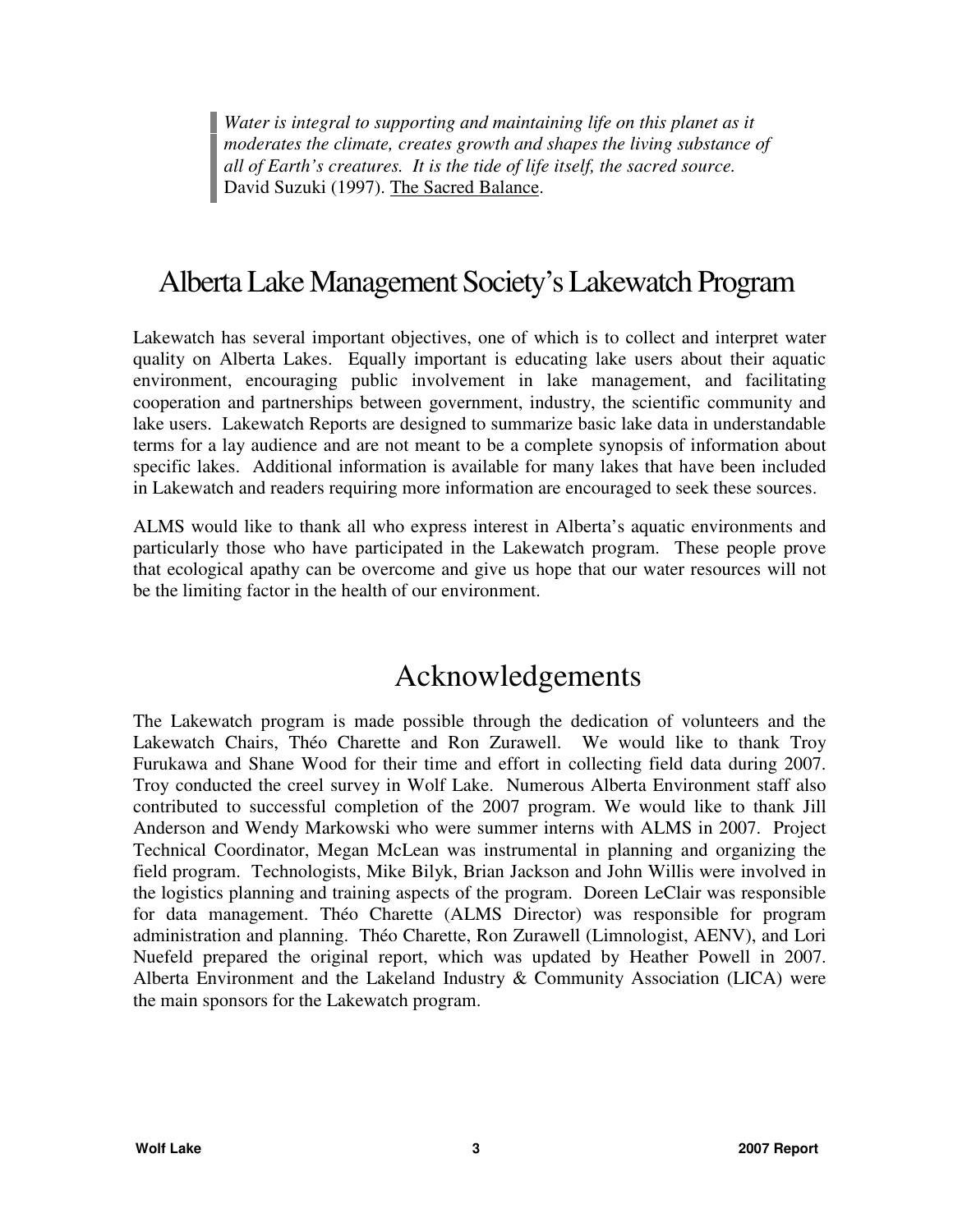## Wolf Lake

Wolf Lake is a beautiful lake located just south of the Primrose Lake Air Weapons Range. It is popular for its northern pike and walleye fishery, low-density campground and minimal boat traffic. The lake is situated approximately 70 km north of the town of Bonnyville and 310 km northeast of the city of Edmonton. To reach the lake from Edmonton, take Highway 28 northeast to Bonnyville, then Highway 41 north to the hamlet of La Corey. Drive west on Highway 55 and once the hamlet of Iron River is reached, continue for 5.5 km heading west, then turn north onto an all weather road that eventually winds its way to Wolf Lake. The lake's name is a translation from the Cree *Mahikan Sakhahegan.* In 1911, wolves near



**Figure 1.** Bathymetry of Wolf Lake, Alberta.

the lake were reported to have chased a fur-buyer's sleigh for quite a distance (Chipeniuk 1975).

A road to the lake was built in 1963 by the Department of Lands and Forests. A campground, Wolf Lake Provincial Recreation Area, is located on the south shore. It is open from 1 May to 30 September and provides 65 campsites, pump water, a sewage disposal facility, a boat launch and a sandy beach. The campground is heavily forested and has been left, as much as possible, in its natural state. There is no defined swimming area and no day-use area, but day-users are welcome to use the facilities at a campsite.

The drainage basin of Wolf Lake is 22 times the size of the lake (**Figure 1**). Most of the watershed is located northeast of the lake. The outlet, the Wolf River, flows east to the Sand River, which eventually joins the Beaver River. Wolf Lake is located in the Moist-mixedwood subregion of the Boreal-mixedwood Ecoregion. The dominant trees in dry areas are trembling aspen, balsam poplar, jack pine, and white spruce. In wet areas, black spruce, willows, and sedges are dominant.

Wolf Lake is a large lake  $(31.5 \text{ km}^2)$  and consists of three distinct basins. The northwest basin slopes rapidly to a maximum depth of 15.5 m and most of it is deeper than 10 m. The central basin has a maximum depth of 20.5 m, but a large part of it is less than 6 m deep. The eastern basin is long and narrow and contains the deepest part of the lake. It drops off steeply to a maximum depth of about 38 m.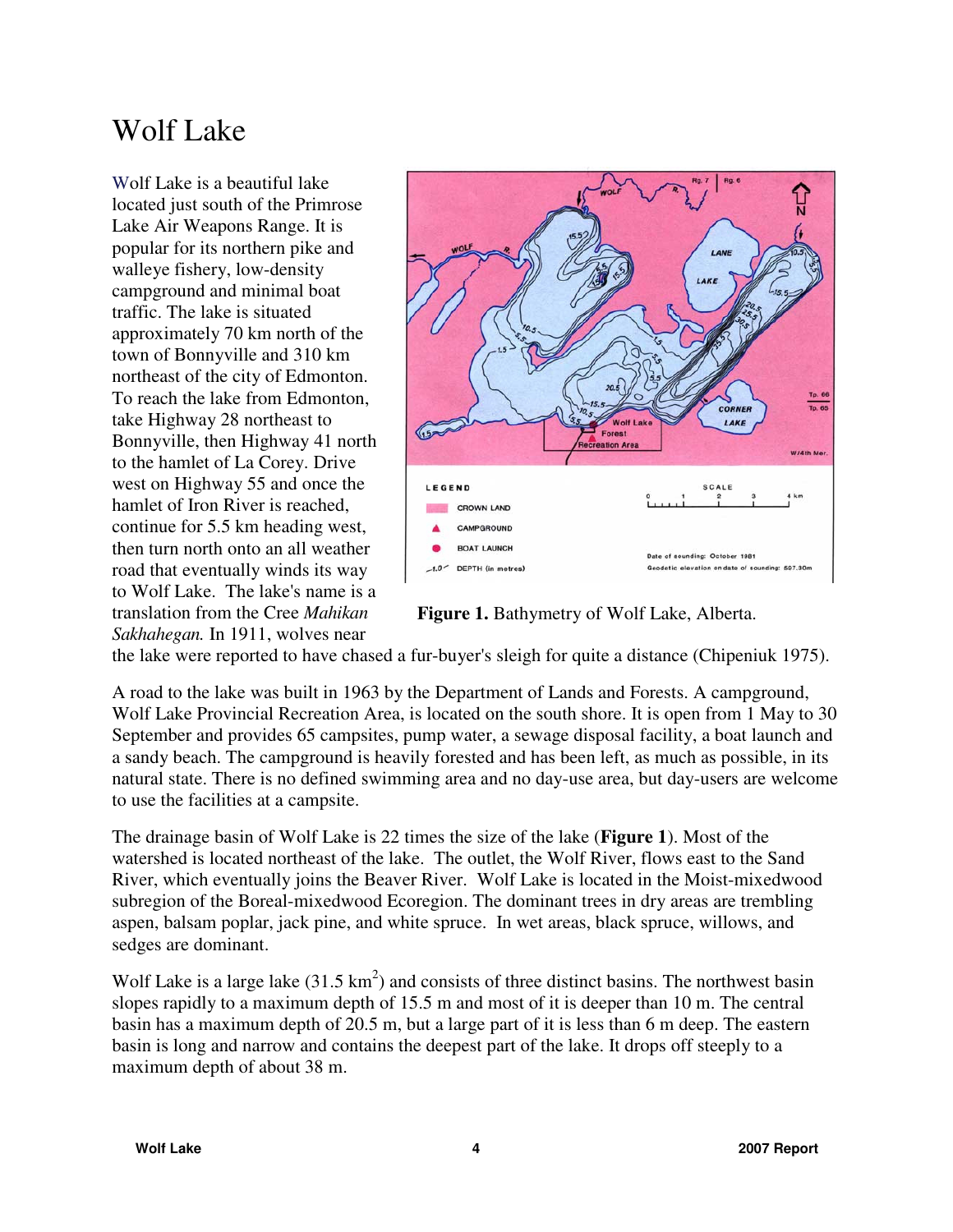Large areas of dense aquatic vegetation are present in the western basin of the lake, whereas other areas support a low density of plants.

## Results

*Water Levels* 

Water levels in Wolf Lake fluctuated by  $\sim 0.7$  m between 1993 and 2007 (**Figure 2**). The maximum water level (597.758 m above sea level (asl)) for this period was measured in June 1996. Minimum water level (597.098 m asl) was recorded in October 1999. From 1996 to 1999, the lake water level briefly declined. Water levels then increased in 2000 and remained somewhat constant for the last 6 years, with the exception of a peak in 2005, measuring 597.671 m asl.



**Figure 2.** Historical water level elevation (meters above sea level (asl)) in Wolf Lake, Alberta, 1981-2007.

### *Water Temperature and Dissolved Oxygen*

*Water temperature and dissolved oxygen profiles in the water column can provide information on water quality and fish habitat. Please refer to the end of this report for descriptions of technical terms.* 

Wolf Lake was thermally stratified throughout most of summer 2007 (**Figure 3**). Maximum surface water temperate occurred on 18 June ( $T_{water} = 17.9$ °C). The upper, warm layer of water (e.g. epilimnion) extended to 8m in June, 10m in late August, and ~11m in September. Water temperature was < 6º C below 19m depth on all sample dates. Wolf Lake did not mix between mid-June and mid-September.

Dissolved oxygen (DO) concentrations peaked on 18 June, with a slight increase in DO at 6m depth, which indicated a phytoplankton layer was concentrated at the thermocline (**Figure 3**). DO concentrations declined at 10m depth on all sample dates. DO approached zero (e.g. anoxic) at the lake bed on 18 June, and below 15m depth in August and September. DO concentrations increase slightly from 16 to 27 m in August. This pattern and a similar one in September may reflect decomposition occurring at 15m depth. Low DO concentrations below 15m depth in late summer reflect microbial decomposition, which consumes oxygen. The oxygen levels in surface layers (above 10 m depth) of Wolf Lake were within the acceptable range for surface water quality in 2007, according to Alberta Environment guidelines ( $DO \ge 5.0$  mg/L).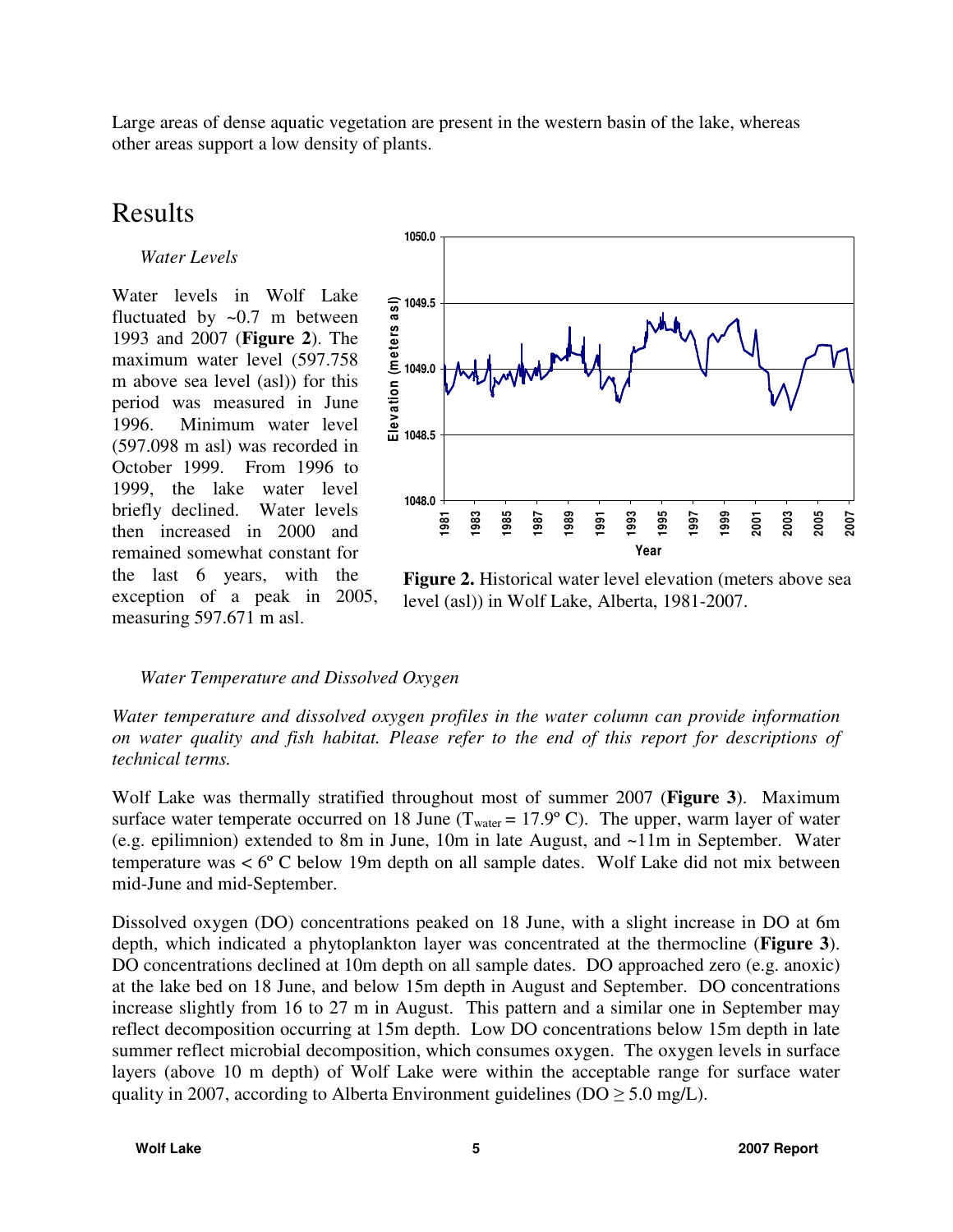

**Figure 3.** Water temperature ( $\degree$ C) and dissolved oxygen (mg/L) profiles for Wolf Lake during the summer of 2007.

 *Water clarity and Secchi disk depth* 

*During the melting of snow and ice in spring, lake water can become cloudy from silt transported into the lake. Lake water usually clears in late spring but then becomes more turbid with increased algal biomass as the summer progresses. The easiest and most widely used measure of lake water clarity is the Secchi disk depth.* 

Wolf Lake is a deep lake compared to many lakes in Alberta. Compared to shallower lakes, Wolf Lake appears relatively clear, with an average Secchi depth = 3.6 meters. During the summer 2007, light penetrated to an average 11% of the total lake depth (**Table 1**). Thus, algal growth was primarily limited to the upper layers of the lake. The thermo- and chemo-clines evident at 10 m depth may be an area of where dead algae settle (Figure 3). As dead algae settle, the water can become turbid, blocking light to lower depths and reducing water temperature. The decomposition process also consumes oxygen and is the likely mechanism that drives the oxygen profile observed in Wolf Lake (Figure 3)

### *Water chemistry*

Based on lake water characteristics, Wolf Lake is considered mesotrophic (see *A Brief Introductory to Limnology* at the end of this report). This was evidenced by moderate concentrations of total phosphorus (average  $TP = 17.5 \mu g/L$ ) and algal biomass (average chl  $a =$ 2.7 µg/L) (**Figure 4**) in 2007. Total Kjeldahl nitrogen (average TN = 758 µg/L) values were within the hypereutrophic range. Typically, phosphorus concentrations in Alberta lakes increase in summer due to recycling of nutrients from bottom sediments. In 2007, an increase in TP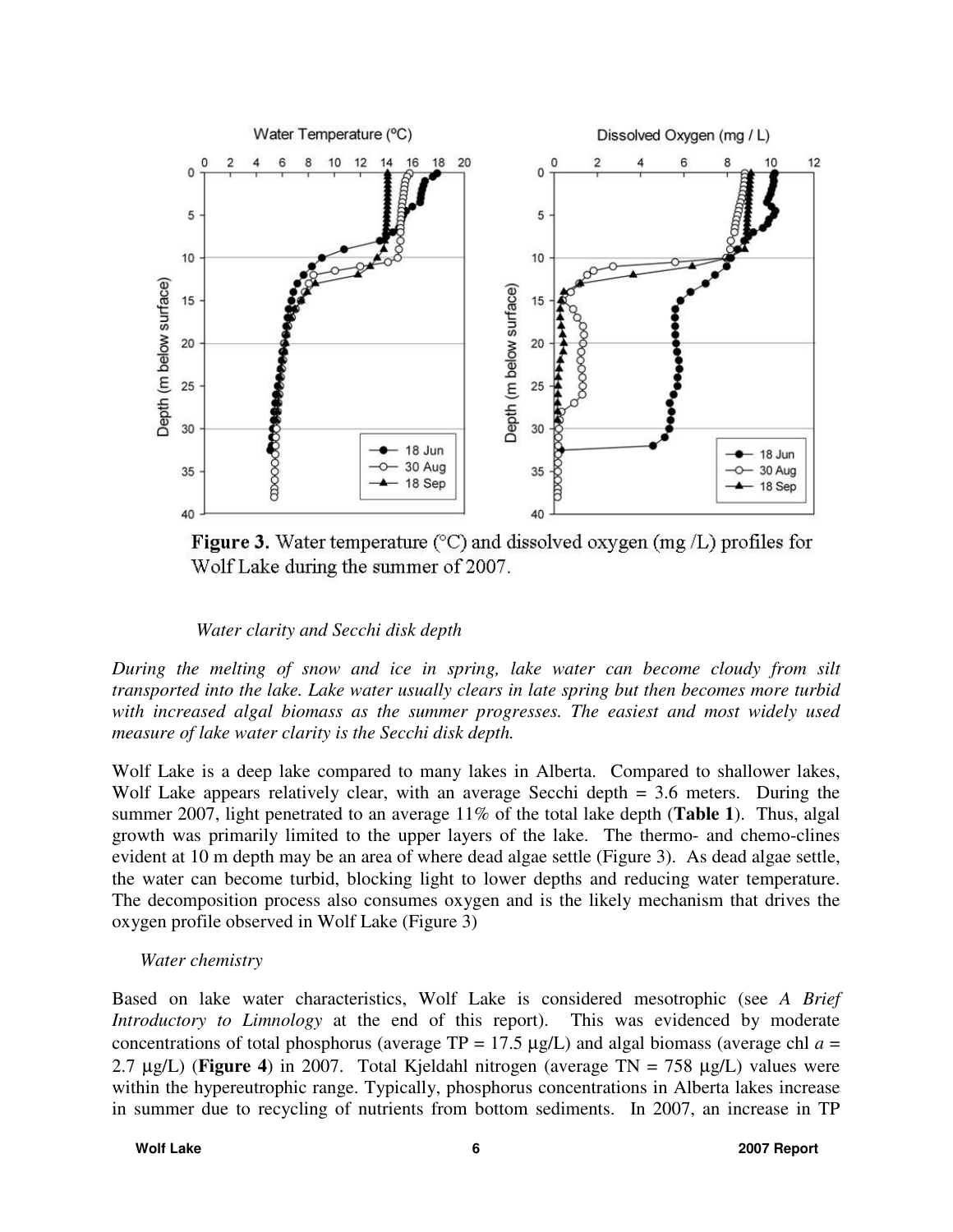occurred on 30 August, although an increase in algae biomass was not found. Compared to other Alberta lakes, Wolf Lake has lower than average algae and nutrients concentrations.

Like most lakes in Alberta, Wolf Lake is well buffered from acidification. Lake  $pH = 8.4$  is well above that of pure water (i.e., pH 7). Dominant ions include bicarbonate, calcium, magnesium, and sodium (**Table 1**). The concentrations of most ions and nutrients remained constant since the 1980s, indicating no change in hydrology. Major nutrients (P, N)



Figure 4. Total phosphorus, total nitrogen, and chlorophyll a (a measure of algae biomass) concentrations for Wolf Lake during the summer of 2007.

and water clarity have not changed much, although data for Wolf Lake are scant. Further sampling of Wolf Lake is required to detect long-term trends in water quality.

The average concentrations of various heavy metals (as total recoverable concentrations) were below CCME guidelines for the Protection of Freshwater Aquatic Life (**Appendix 1**). Average metal concentrations are from 2 sampling dates, 2 August and 18 September. Due to lack of data, it is unclear whether metal concentrations have changed in Wolf Lake.

## References

Chipeniuk, R.C. 1975. Lakes of the Lac la Biche District. R.C. Chipeniuk, Lac La Biche.

Mitchell, P. and E. Prepas. 1990. Atlas of Alberta Lakes. University of Alberta Press.

- Nurnberg, G.K. 1996. Trophic state of clear and colored, soft and hardwater lakes with special consideration of nutrients, anoxia, phytoplankton and fish. Lake and Reservoir Management 12(4):432-447.
- Vollenweider, R.A., and J. Kerekes, J. 1982. Eutrophication of Waters. Monitoring, Assessment and Control. Organization for Economic Co-Operation and Development (OECD), Paris. 156p.

Welch, E.B. 1980. Ecological Effects of Waste Water. Cambridge University Press.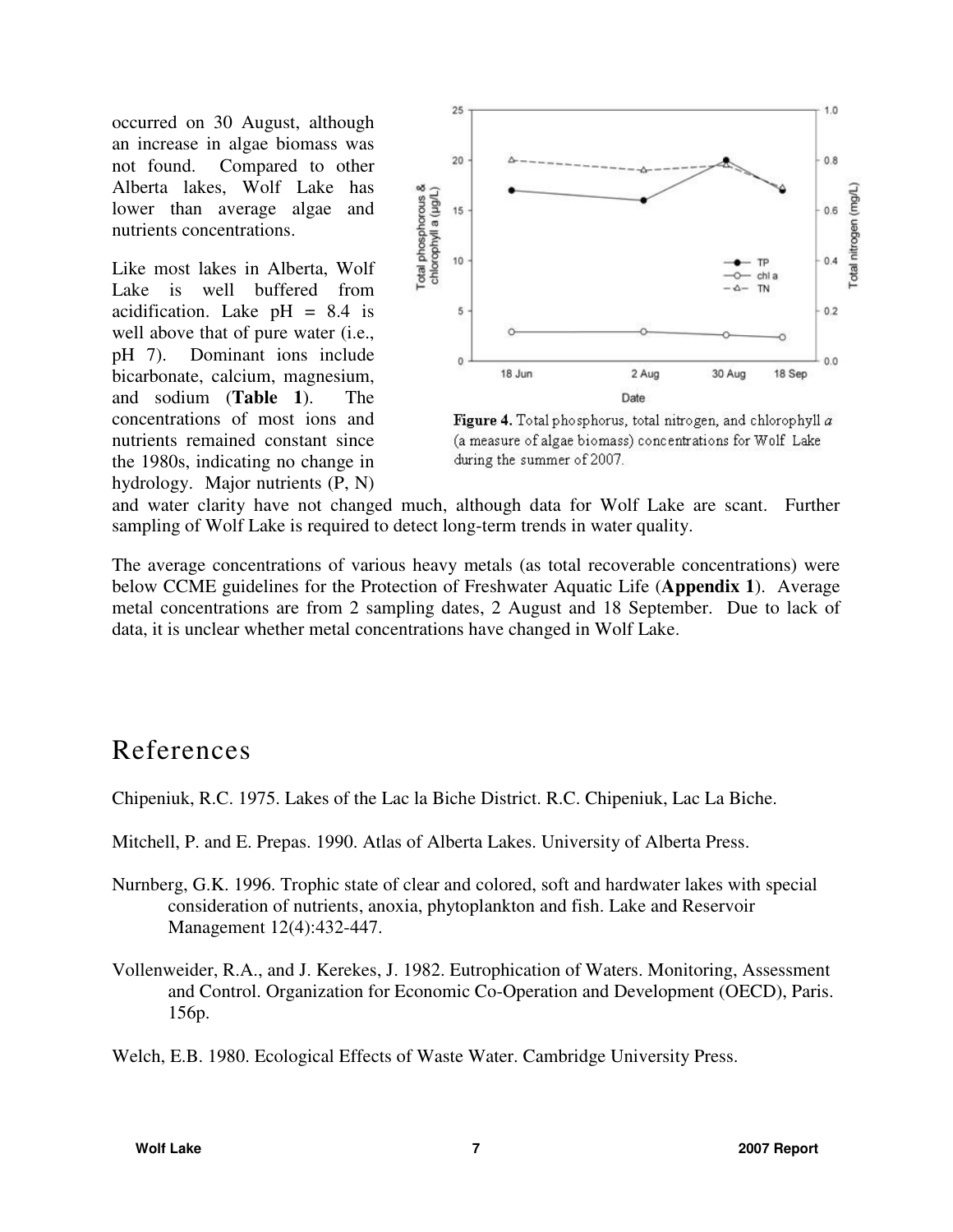| <b>Parameter</b>                           | 1981           | 2005                     | 2006                     | 2007  |
|--------------------------------------------|----------------|--------------------------|--------------------------|-------|
| Total P $(\mu g/L)$                        | 25             | 22                       | 19                       | 17.5  |
| TDP $(\mu g/L)$                            | 10             | 6.6                      | 8.3                      | 7.3   |
| Chlorophyll a (µg/L)                       | 7.9            | 4.6                      | 3.3                      | 2.7   |
| Secchi disk depth (m)                      | 2.8            | 3.5                      | 3.3                      | 3.6   |
| TN $(\mu g/L)$                             | 911            | 830                      | 825                      | 758   |
| $NO_{2+3}$ (µg/L)                          | 8<             | 6                        | $<$ 5                    | $<$ 7 |
| $NH4$ (µg/L)                               | $35$           | 25                       | 14                       | 17    |
| Dissolved organic C (mg/L)                 | 13             | 14                       |                          | 15.1  |
| $Ca$ (mg/L)                                | 30             | 30                       | 30                       | 29.3  |
| $Mg$ (mg/L)                                | 16             | 15                       | 16                       | 16.8  |
| Na (mg/L)                                  | 11             | 12                       | 12                       | 13.1  |
| $K$ (mg/L)                                 | $\overline{2}$ | 2.1                      | 2.0                      | 2.2   |
| $SO_4$ (mg/L)                              | $\overline{2}$ | 3                        | 5                        | $<$ 3 |
| Cl (mg/L)                                  | 1              | 0.9                      | 1.15                     | 1.2   |
| $CO3$ (mg/L)                               | 0.3            | 7                        | 7.7                      | 7.5   |
| $HCO3$ (mg/L)                              | 189            | 180                      | 182                      | 192   |
| Conductivity (µS/cm)                       | -              | $\overline{\phantom{0}}$ | $\overline{\phantom{a}}$ | 297   |
| Total Alkalinity (mg/L CaCO <sub>3</sub> ) | 156            | 159                      | 162                      | 165   |
| pH                                         | $7.4 - 8.5$    | 8.5                      | 8.6                      | 8.4   |
| Total dissolved solids (mg/L)              | 156            | 156                      | 161                      | 164   |

**Table1.** Mean water chemistry characteristics of Wolf Lake, Alberta summer 2007 compared to previous years.

Note: TP = total phosphorus, TDP = total dissolved phosphorous, Chla = chlorophyll *a*, TN = total Kjeldahl nitrogen, NO<sub>2+3</sub> = nitrate+nitrite, NH<sub>4</sub> = ammonium, Ca = calcium, Mg = magnesium, Na = sodium, K = potassium,  $SO_4$  = sulphate,  $Cl$  = chloride,  $CO_3$  = carbonate,  $HCO_3$  = bicarbonate, Cond = Specific conductivity, TDS = Total dissolved solids.

(Atlas of Alberta Lakes, Mitchell and Prepas, 1990).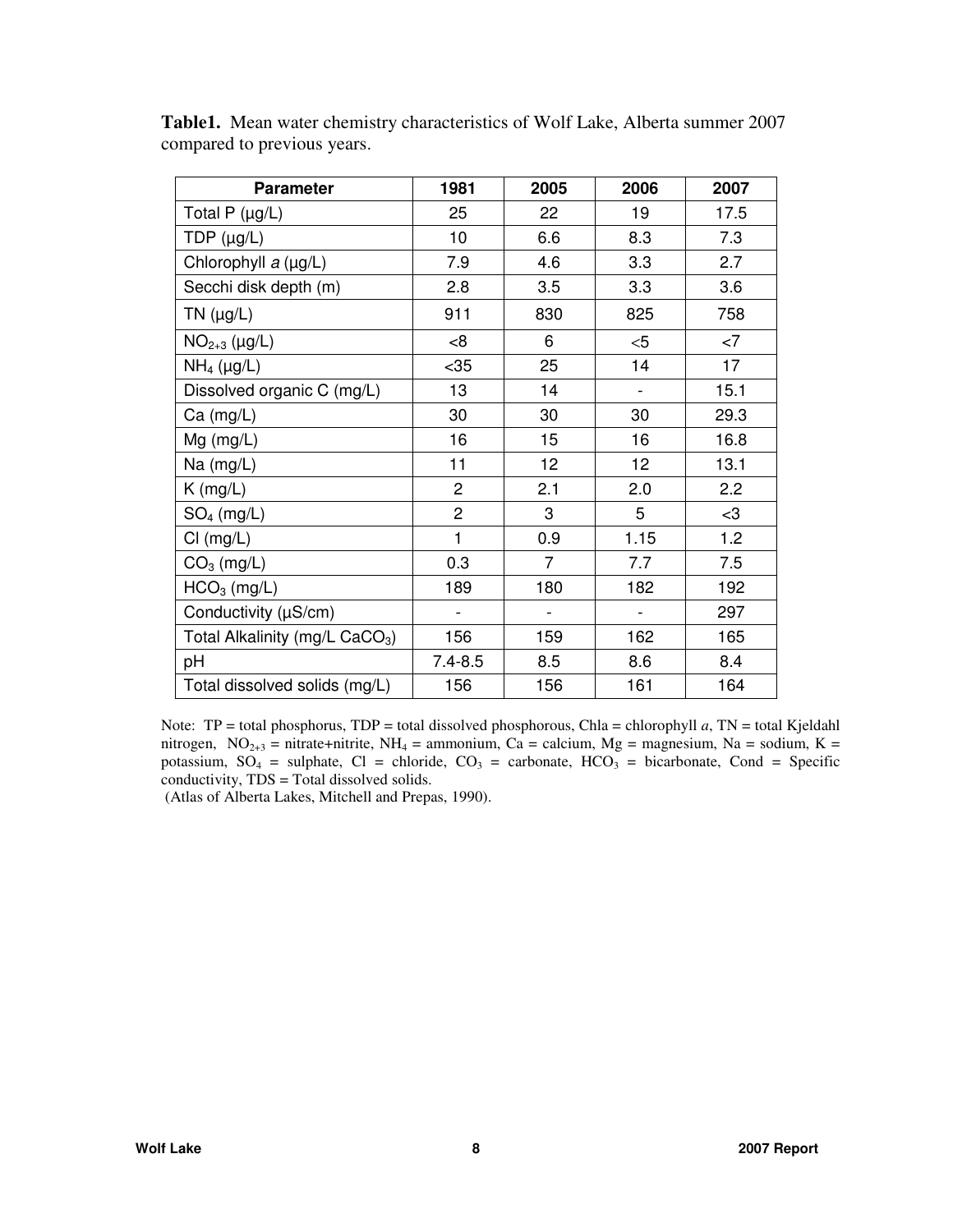## **Appendix 1**

Mean concentrations of metals in Wolf Lake, summer of 2007, compared to 2005- 2006. The CCME heavy metal Guidelines for the Protection of Freshwater Aquatic Life are presented for reference.

| Metals (total)  | 2005     | 2006    | 2007     | <b>Guidelines</b>   |
|-----------------|----------|---------|----------|---------------------|
| ALUMINUM µg/L   | 4.04     | 18.99   | 4.6      | 100 <sup>a</sup>    |
| ANTIMONY µg/L   | 0.021    | 0.0153  | 0.02     | 6 <sup>e</sup>      |
| ARSENIC µg/L    | 0.944    | 0.9525  | 0.98     | 5                   |
| BARIUM µg/L     | 32       | 31.5    | 31.8     | 1000 <sup>e</sup>   |
| BERYLLIUM µg/L  | < 0.003  | < 0.003 | < 0.003  | $100^{d,f}$         |
| BISMUTH µg/L    | < 0.001  | 0.0061  | 0.003    |                     |
| BORON µg/L      | 54.7     | 55.5    | 40.6     | $5000^{\text{e,f}}$ |
| CADMIUM µg/L    | 0.0024   | 0.0029  | < 0.003  | $0.085^{b}$         |
| CHROMIUM µg/L   | 0.123    | 0.07    | 0.15     |                     |
| COBALT µg/L     | 0.0188   | 0.01125 | 0.01     | $1000^{\dagger}$    |
| COPPER µg/L     | 0.176    | 0.241   | < 0.39   | 4 <sup>c</sup>      |
| IRON µg/L       | 35.4     | 34      | 9.9      | 300                 |
| FLUORIDE mg/L   | 0.17     |         |          | 1.5                 |
| LEAD µg/L       | 0.0366   | 006445  | 0.12     | $7^{\circ}$         |
| LITHIUM µg/L    | 11.3     | 13.6    | 11.8     | 2500 <sup>9</sup>   |
| MANGANESE µg/L  | 33.5     | 19.25   | 23.3     | 200 <sup>9</sup>    |
| MOLYBDENUM µg/L | 0.328    | 0.331   | 0.32     | 73 <sup>d</sup>     |
| NICKEL µg/L     | < 0.005  | 0.172   | < 0.005  | $150^\circ$         |
| SELENIUM µg/L   | 0.104    | < 0.1   | < 0.1    | 1                   |
| STRONTIUM µg/L  | 121      | 115.5   | 116      |                     |
| SILVER µg/L     | 0.0022   | 0.0022  | 0.007    |                     |
| THALLIUM µg/L   | < 0.0003 | 0.00165 | < 0.0001 | 0.8                 |
| THORIUM µg/L    | 0.0039   | 0.00695 | 0.004    |                     |
| $TIN \mu g/L$   | 0.0332   | &0.03   | 0.08     |                     |
| TITANIUM µg/L   | 0.481    | 0.6485  | 0.65     |                     |
| URANIUM µg/L    | 0.103    | 0.105   | 0.11     | 100 <sup>e</sup>    |
| VANADIUM µg/L   | 0.0845   | 0.1078  | 0.08     | $100^{f,g}$         |
| ZINC µg/L       | 8.35     | 2.315   | 0.55     | 30                  |

With the exception of fluoride (which reflects the mean concentration of dissolved fluoride), values represent means of total recoverable metal concentrations.

<sup>a</sup> Based on pH  $\geq$  6.5; calcium ion concentration [Ca<sup>+2</sup>]  $\geq$  4 mg/L; and dissolved organic carbon concentration  $[DOC] \ge 2$  mg/L.

 $b$  Based on water Hardness of 300 mg/L (as CaCO<sub>3</sub>).

 $\frac{c}{c}$  Based on water Hardness > 180 mg/L (as CaCO<sub>3</sub>).

<sup>d</sup> CCME interim value.

e Based of Canadian Drinking Water Quality guideline values.

<sup>f</sup> Based of CCME Guidelines for Agricultural Use (Livestock Watering).

<sup>g</sup> Based of CCME Guidelines for Agricultural Use (Irrigation).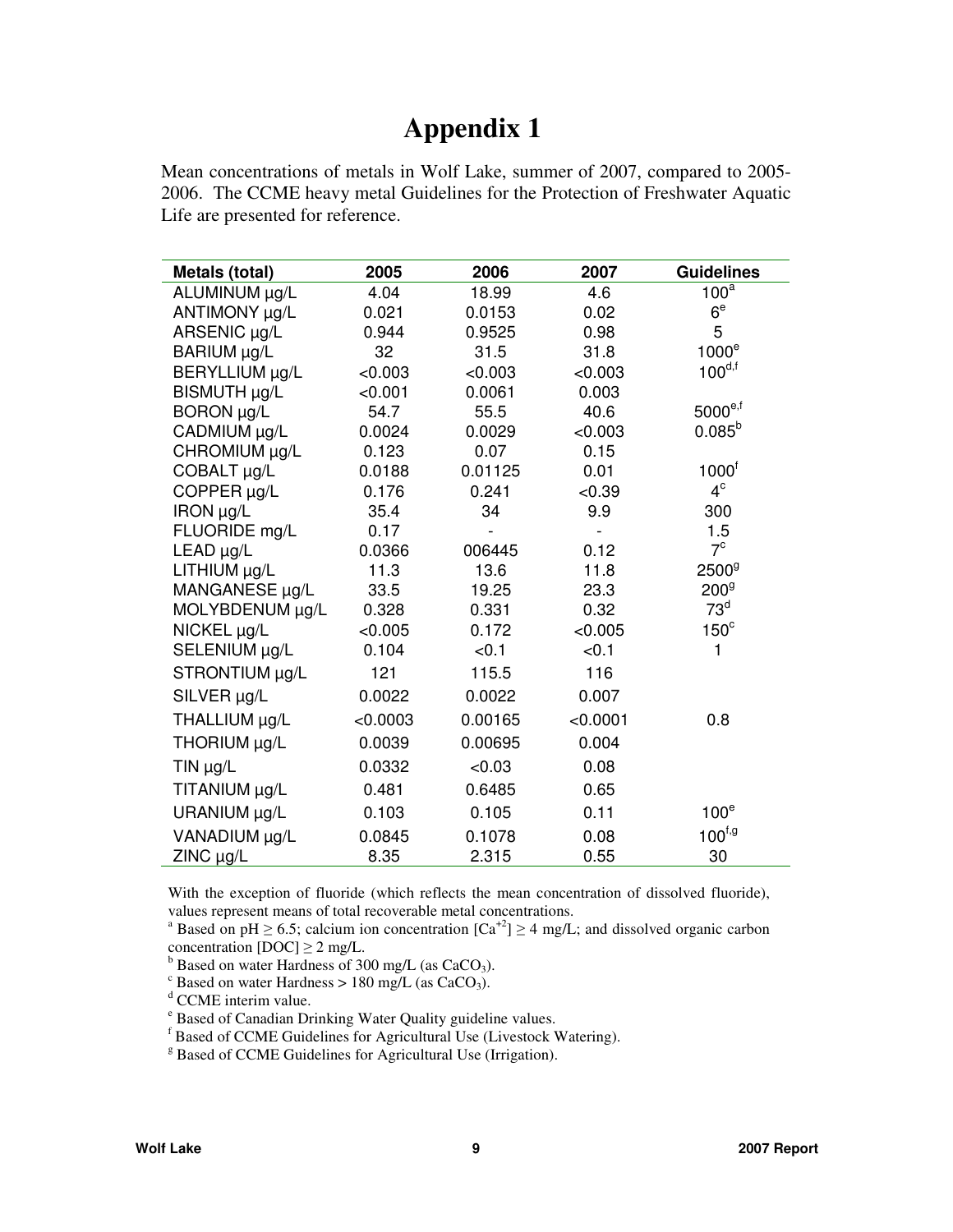## A brief introduction to Limnology

### *Indicators of water quality*

Water samples are collected in Lakewatch to determine the water quality of lakes. Though not all encompassing, the variables collected in Lakewatch are sensitive to human activities in watersheds that can cause degraded water quality. For example, nutrients such as phosphorus and nitrogen are important determinants of lake productivity. The concentrations of these nutrients in a lake are impacted (typically elevated) by land use changes such as increased crop production or livestock grazing. Elevated nutrient concentrations can cause increases in undesirable algae blooms resulting in low dissolved oxygen concentrations, degraded habitat for fish and noxious smells. A large increase in nutrients over time may also indicate sewage inputs which in turn may result in other human health concerns associated with bacteria or the protozoan *Cryptosporidium*.

#### *Temperature and mixing*

Water temperature in a lake dictates the behavior of many chemical parameters responsible for water quality. Heat is transferred to a lake at its surface and slowly moves downward depending on water circulation in the lake. Lakes with a large surface area or a small volume tend to have greater mixing due to wind. In deeper lakes, circulation is not strong enough to move warm water to depths typically greater than 4 or 5 m and as a result cooler denser water remains at the bottom of the lake. As the difference in temperature



**Fig. 1**: Difference in the circulation of the water column depending on thermal stratification.

between warm surface and cold deeper water increases, two distinct layers are formed. Limnologists call these layers of water the **epilimnion** at the surface and the **hypolimnion** at the bottom. The layers are separated by a transition layer known as the **metalimnion** which contains the effective wall separating top and bottom waters called a **thermocline**. A thermocline typically occurs when water temperature changes by more than one degree within one meter depth. The hypolimnion and epilimnion do not mix, nor do elements such as oxygen supplied at the surface move downward into the hypolimnion. In the fall, surface waters begin to cool and eventually reach the same temperature as hypolimnetic water. At this point the water mixes from top to bottom in what is called a **turnover** event. Surface water cools further as ice forms and again a thermocline develops this time with 4°C water at the bottom and 0°C water on the top.

Another turnover event occurs in spring when surface waters warm to 4°C. Lakes with this mixing pattern of two stratification periods and two turnover events are called **dimictic** lakes. In shallower lakes, the water column may mix from top to bottom most of the ice-free season with occasional stratification during periods of calm warm conditions. Lakes that mix frequently are termed **polymictic** lakes. In our cold climate, many shallow lakes are **cold monomictic** meaning a thermocline develops every winter, there is one turnover event in spring but the remainder of the ice free season the lake is polymictic.

## *Dissolved Oxygen*

Oxygen enters a lake at the lake surface and throughout the water column when produced by photosynthesizing plants, including algae, in the lake. Oxygen is consumed within the lake by respiration of living organisms and decomposition of organic material in the lake sediments. In lakes that stratify (see temperature above), oxygen that dissolves into the lake at the surface cannot mix downward into the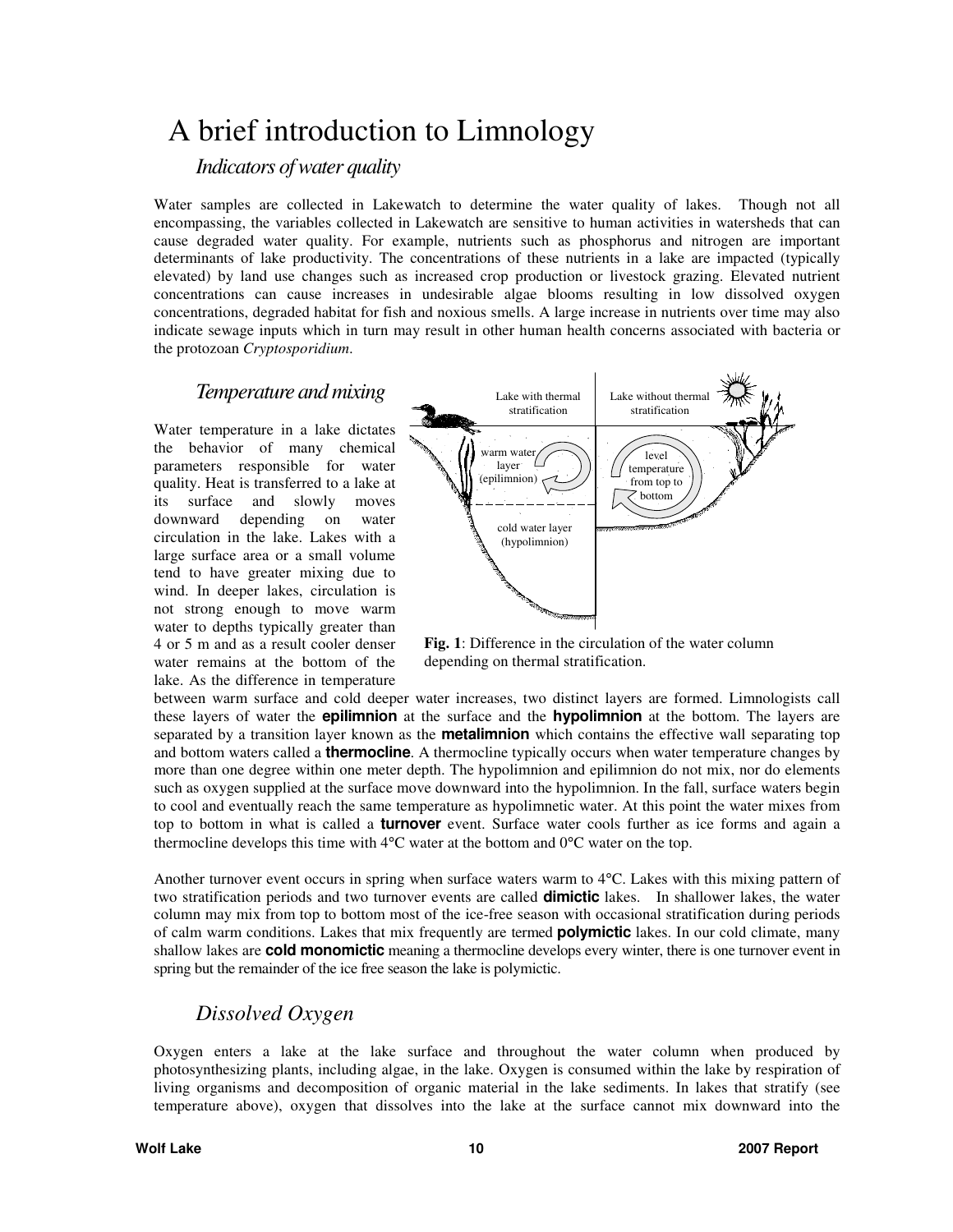hypolimnion. At the same time oxygen is depleted in the hypolimnion by decomposition. The result is that the hypolimnion of a lake can become **anoxic**, meaning it contains little or no dissolved oxygen. When a lake is frozen, the entire water column can become anoxic because the surface is sealed off from the atmosphere. Winter anoxic conditions can result in a fish-kill which is particularly common during harsh winters with extended ice-cover. Alberta Surface Water Quality Guidelines suggest dissolved oxygen concentrations (in the epilimnion) must not decline below 5 mg/L and should not average less than 6.5 mg/L over a seven-day period. However, the guidelines also require that dissolved oxygen concentrations remain above 9.5 mg/L in areas where early life stages of aquatic biota, particularly fish, are present.

### *General Water Chemistry*

Water in lakes always contains substances that have been transported by rain and snow or have entered the lake in groundwater and inflow streams. These substances may be dissolved in the water or suspended as particles. Some of these substances are familiar minerals, such as sodium and chloride, which when combined form table salt, but when dissolved in water separate into the two electrically charged components called **ions**. Most dissolved substances in water are in ionic forms and are held in solution due to the polar nature of the water molecule. **Hydrophobic** (water-fearing) compounds such as oils contain little or no ionic character, are non-polar and for this reason do not readily dissolve in water. Although hydrophobic compounds do not readily dissolve, they can still be transported to lakes by flowing water. Within individual lakes, ion concentrations vary from year to year depending on the amount and mineral content of the water entering the lake. This mineral content can be influenced by the amount of precipitation and other climate variables as well as human activities such as fertilizer and road salt application.

#### *Phosphorus and Nitrogen*

Phosphorus and nitrogen are important nutrients limiting the growth of algae in Alberta lakes. While nitrogen usually limits agricultural plants, phosphorus is usually in shortest supply in lakes. Even a slight increase of phosphorus in a lake can, given the right conditions, promote algal blooms causing the water to turn green in the summer and impair recreational uses. When pollution originating from livestock manure and human sewage enters lakes not only are the concentrations of phosphorus and nitrogen increased but nitrogen can become a limiting nutrient which is thought to cause blooms of toxic algae belonging to the cyanobacteria. Not all cyanobacteria are toxic, however, the blooms can form decomposing mats that smell and impair dissolved oxygen concentrations in the lake.

## *Chlorophyll a*

Chlorophyll *a* is a photosynthetic pigment that green plants, including algae, possess enabling them to convert the sun's energy to living material. Chlorophyll *a* can be easily extracted from algae in the laboratory. Consequently, chlorophyll *a* is a good estimate of the amount of algae in the water. Some highly productive lakes are dominated by larger aquatic plants, known as macrophytes, rather than suspended algae. In these lakes, chlorophyll *a* and nutrient values taken from water samples do not include productivity from large aquatic plants. As a result, lakes like Chestermere which are dominated by macrophytes can be at a lower trophic state than if macrophyte biomass was included. Unfortunately, the productivity and nutrient cycling contributions of macrophytes are difficult to sample accurately and are therefore not typically included in trophic state indices.

### *Secchi Disk Depth*

Lakes that are clear are more attractive for recreation, whereas those that are turbid or murky are considered by lake users to have poor water quality. Secchi disk depth is the oldest, simplest, and quickest quantitative measure of water clarity. A Secchi disk is a black and white disk that is lowered down through the water